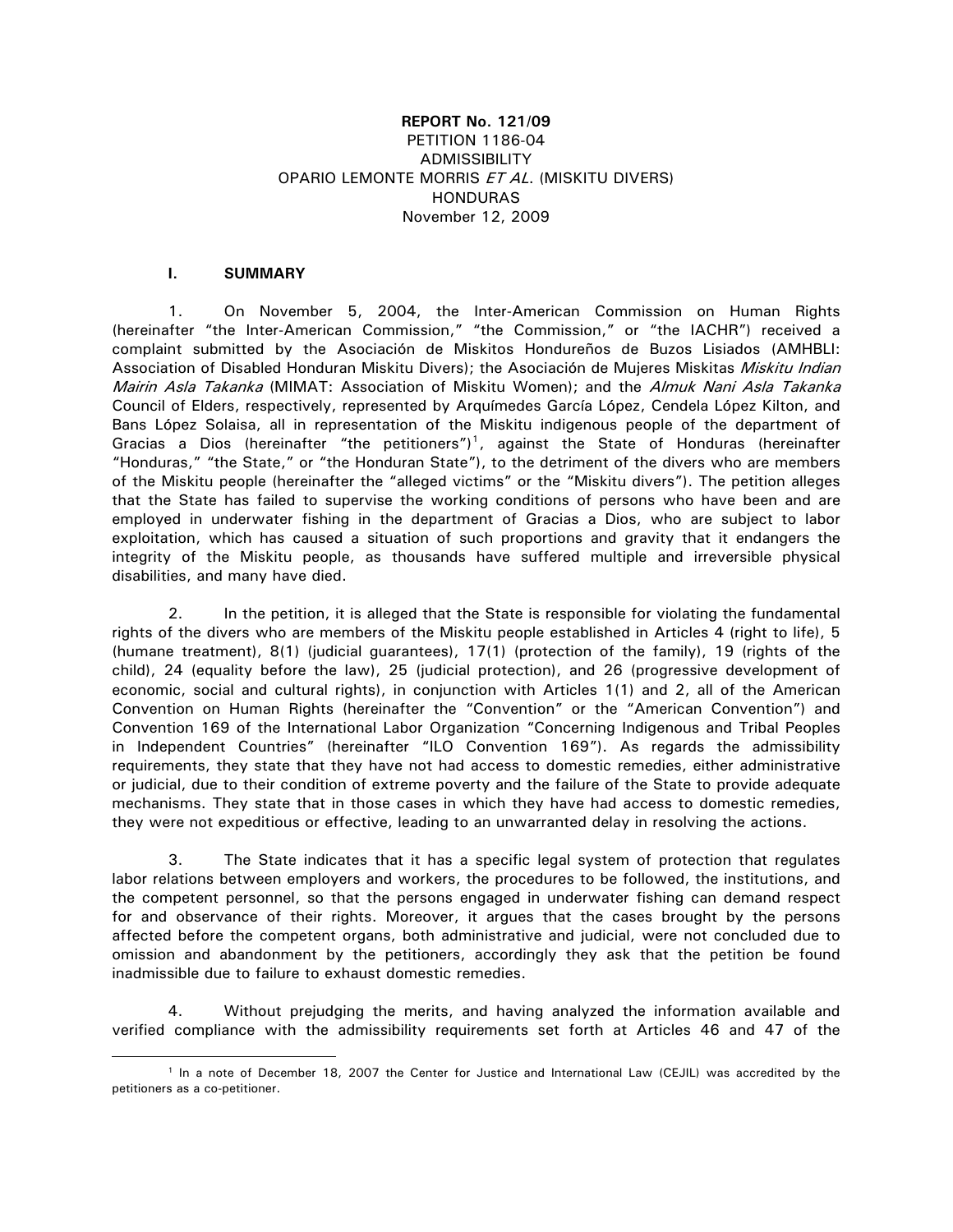American Convention, as well as Articles 30 and 37 of its Rules of Procedure, the IACHR concludes that the petition is admissible in relation to the alleged violation of the rights established at Articles 4, 5, 8(1), 17(1), 19, 24, 25, and 26 of the American Convention, in relation to the general obligations enshrined in Articles 1(1) and 2 of the same international instrument. In addition, by application of the principle of *iura novit curia* the Commission concludes that the petition is admissible in relation to the possible violation of Article 6(2) of the Convention. The Commission decides to notify the parties of this decision, publish it, and include it in its Annual Report to the General Assembly of the Organization of American States.

## **II. PROCESSING BY THE COMMISSION**

5. On November 5, 2004, the Commission received the petition and assigned it number 186-04. On December 8, 2004, it transmitted the pertinent parts to the State, asking that it submit its response within two months, in keeping with Article 30(2) of the Rules of Procedure of the Inter-American Commission on Human Rights (hereinafter the "Rules of Procedure"). The State's response was received on February 23, 2005.

6. In addition, the IACHR received information from the petitioners on the following dates: December 7, 2004; August 14 and September 18, 2006; December 18, 2007; July 7, August 4 and 13, October 9, 2008; and April 3 and May 4, 2009. Those communications were duly forwarded to the State.

7. Furthermore, the IACHR received observations from the State on the following dates: January 21, 2005, February 23, 2005; May 27, 2008, October 10 and 21, 2008; and January 28, 2009. Those communications were duly forwarded to the petitioners.

8. On October 22, 2008, a hearing was held during the 133<sup>rd</sup> regular session of the IACHR on arguments on the admissibility of the petition.

### **III. THE PARTIES' POSITIONS**

### **A. The petitioners**

 $\overline{a}$ 

9. The petitioners argue that the Honduran State has failed to adopt an integral policy in the areas of social security, public health, and labor as required in order to supervise the working conditions in underwater fishing in the department of Gracias a Dios, which has resulted in a systematic violation of the fundamental rights of Miskitu divers, a situation which, given its extent and gravity, has affected the very integrity of the Miskitu people. They indicate that the Miskitu indigenous people constitute a binational people who live the territories on both sides of the border between Honduras and Nicaragua. Most of the Miskitu in Honduras live in the department of Gracias a Dios, a region known as the *mosquitia hondureña*, or Honduran Mosquitia, one of the most marginalized and geographically isolated areas of Honduras, where living and health conditions are worse than anywhere else in the country.<sup>[2](#page-1-0)</sup>

10. According to the petitioners, the Miskitu divers are recognized worldwide for their innate capacity for immersion, and are considered to be among the best free divers on the planet.

<span id="page-1-0"></span> $2$  According to the petition, the department of Gracias a Dios is part of rural Honduras and is the second largest department in area in Honduras, extending over 16,998 square kilometers. It has a population of 71,740, 83.1% Miskitu and the rest Garifuna, Lenca, and Tawahkas. The department is subdivided into the municipalities of Puerto Lempira, Juan Francisco Bulnes, Brus Laguna, Villeda Morales, Ahuas, and Wampusirpe. Access to the region is only by air, by sea, or by river, which makes commerce difficult and drives up the cost of living. Petitioners' brief of December 18, 2007, p. 1.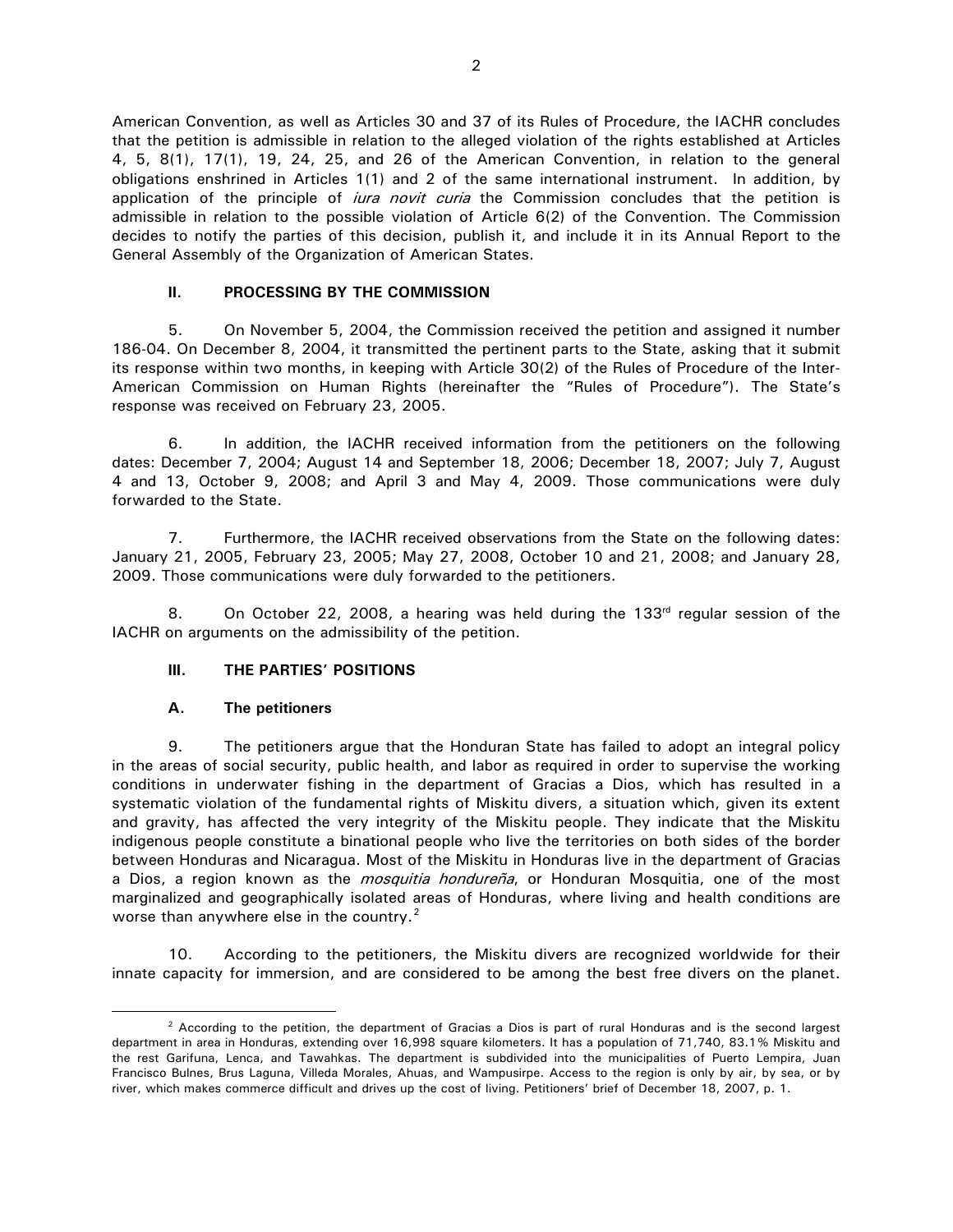They indicate that underwater fishing is one of the main economic activities in the department of Gracias a Dios. $3$  Given the lack of labor opportunities, the members of the Miskitu people (men, youths, and even children) are forced to work as divers for fishing companies in subhuman conditions, without the proper training or occupational health and safety guarantees, as they fall victim to labor exploitation by the boats' owners and captains.<sup>[4](#page-2-1)</sup> They add that given the scarcity of marine resources in shallow waters, the divers are forced by their employers, under threat and in some cases at gunpoint, to descend to greater depths and to be submerged for longer times, which is at odds with basic diving rules, due to the risk of suffering decompression syndrome<sup>[5](#page-2-2)</sup> and other occupational accidents, which has caused and continues to systematically cause, in thousands of divers, partial and permanent disability and even death.<sup>[6](#page-2-3)</sup>

11. Based on the information provided by the petitioners, it appears that the Ministry of Health indicates that "there are nearly 9,000 divers in the Mosquitia…. Of the 9,000 divers, 47% (4,200) have been disabled as a result of decompression syndrome."[7](#page-2-4) They add that an aggravating consideration in this situation is that the disabled divers don't have any opportunity to engage in any subsistence labor activity, putting them in acute extreme poverty, which affects their families, and on occasion they are abandoned by their wives and family members. In the face of this situation, there have even been cases in which divers try to commit suicide but are unable to succeed due to their condition.<sup>[8](#page-2-5)</sup>

12. The petitioners note that the Labor Code does not provide for the special situation of workers in the fishing industry. The Occupational Health and Safety Regulation for 2001 establishes the obligations of employers and workers in relation to the occupational risks associated with fishing, guarantees occupational safety and accident prevention, and sets different safety standards for vessels and for the various activities.<sup>[9](#page-2-6)</sup> They indicate that Honduran legislation provides for the

<span id="page-2-0"></span><sup>&</sup>lt;sup>3</sup> Underwater fishing generates more than US\$ 35 million annually for Honduras. The Human Development Report of the United Nations Development Program for 2002 reported that 71.1% of the population of the department of Gracias a Dios is engaged in agriculture and fishing. Petitioners' brief of November 5, 2004, Annex No. 80.

<span id="page-2-1"></span> $4$  According to the petitioners, the divers are forced to work on average from 12 to 17 days, with more than five hours daily of diving sessions, on the high seas, where even the most basic labor standards are not observed, for it is the captain of the vessel who imposes the rules and controls the divers' schedules, as well as the supply of food, alcoholic beverages, and even drugs. They add that such practices do not even comply with the minimum standards established by the Regulation on Occupational Health and Safety for Underwater Fishing. Petitioners' brief of December 18, 2007, p. 4.

<span id="page-2-2"></span><sup>&</sup>lt;sup>5</sup> Decompression syndrome occurs when the diver submerges and there is more air in the body; this air becomes diluted in the blood. When the diver surfaces, he can expel it through the respiratory system, but respecting certain levels of decompression, otherwise the nitrogen bubbles in the body may damage the spinal column, obstructing veins and arteries, and at that moment the diver can suffer paralysis. The disease manifests in different ways: rashes on the skin, pain in the joints or tendons, headaches or nausea, and it can only be treated effectively by immediate re-compression in a hyperbaric chamber before the harm becomes irreversible.

<span id="page-2-3"></span><sup>&</sup>lt;sup>6</sup> As regards the divers who have died, AMHBLI maintains a registry with 400 victims. In those cases of death in which compensation has been obtained, it has not been greater than US\$ 2,000; in many cases the compensation payment is for US\$ 500 or US\$ 100. They add that a large part of the accidents occur "due to lack of supervision of the diving equipment, especially its quality and maintenance; there have been accidents caused by the use of scuba cylinders and due to obstruction of the system, which forces them to come quickly to the surface." Petition of November 5, 2004, pp. 4 and 5.

<span id="page-2-4"></span> $7$  Human Development Report, United Nations Development Program, 2002, p. 106. Petitioners' brief of November 5, 2004, Annex No. 74.

<span id="page-2-5"></span><sup>&</sup>lt;sup>8</sup> Testimony of Mr. Vismar Oracio, 29 years of age. He suffered decompression syndrome when he was 20 years old in 1994; he was disabled, as he is unable to move his legs, and he suffers from decubitus ulcer. "...mahka pruhan sinra lukisna...wan help ka apusna bara mahka sin pruah aidokisa" "I think about suicide ... not being able to fend for myself, I prefer to die." Petitioners' brief of November 5, 2004.

<span id="page-2-6"></span>Continúa… <sup>9</sup> Some of these obligations indicated in Article 7 of the Regulation are: To provide their workers, free of charge, necessary and adequate diving equipment and equipment for personal protection in keeping with the risks to which they are exposed, perform periodic maintenance on the diving equipment, which should be replaced when completing its useful life, as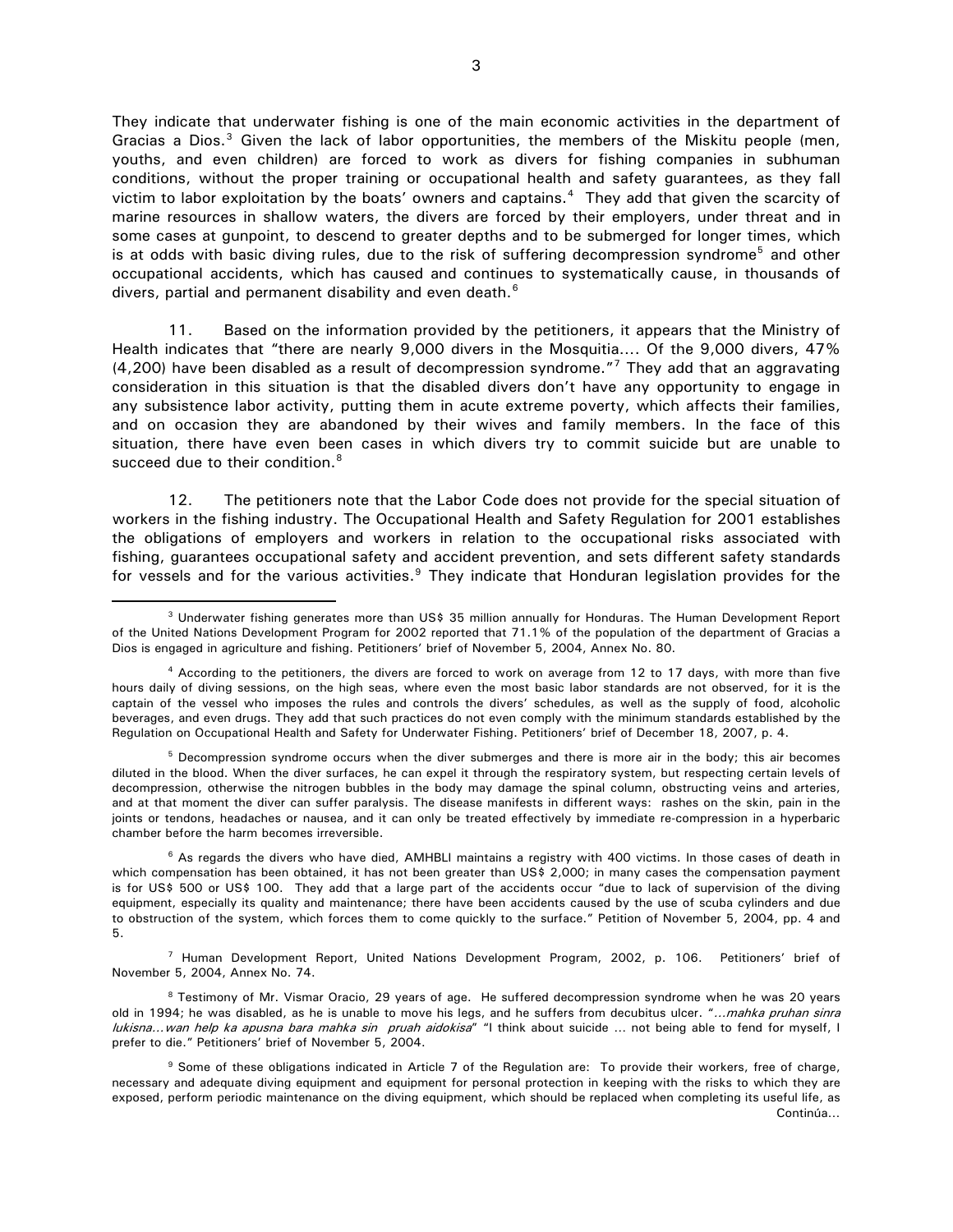resolution of labor conflicts between employers and workers, administrative actions before the General Labor Bureau (Dirección General del Trabajo)<sup>[10](#page-3-0)</sup>, and judicial actions before the corresponding Labor Courts (Juzgados de Trabajo)<sup>[11](#page-3-1)</sup>, and must exhaust administrative remedies before availing themselves of judicial remedies. They argue that in practice these mechanisms are not effective or adequate due to the ineffectiveness of the actions of the judicial and administrative authorities.

13. With respect to the exhaustion of domestic remedies, the petitioners indicate that at least 30 persons turned to the administrative mechanisms, in some cases, and others to judicial mechanisms, without any results whatsoever; the matters all got bogged down at one or another stage of the procedure. They indicate that only Mr. Flaviano Martínez obtained a judgment in his favor, on October 22, 1996, which has yet to be enforced. In all these cases, they argue that the State breached its duty to give impetus to administrative and judicial proceedings on its own initiative. They argue that the ineffectiveness of the actions of the administrative authorities has been determinant in the divers' claims not having got past the phase prior to the judicial phase<sup>[12](#page-3-2)</sup> and in the judicial phase the judicial authorities have maintained a passive attitude and have not taken any initiative to effectively conclude the proceedings<sup>[13](#page-3-3)</sup>, which together with the concealment, failure to appear in court, and filing of dilatory motions by the respondents, has contributed to not a

j

<span id="page-3-1"></span><sup>11</sup> There is no Labor Court in the department of Gracias a Dios. Honduras has a total of 83 courts known as juzgados de Letras for the 18 departments into which the country is divided; only one of these is in Gracias a Dios, in Puerto Lempira. Petitioners' brief of December 18, 2007, p. 9.

See United Nations Development Program, Segundo Informe sobre Desarrollo Humano en Centroamérica y Panamá, Capítulo Desafío de la Calidad Democrática. [http://www.estadonacion.or.cr/Region2003/Paginas/ponencias/Adm\\_Justicia\\_HON.pdf](http://www.estadonacion.or.cr/Region2003/Paginas/ponencias/Adm_Justicia_HON.pdf) [Consulted: May 22, 2009].

<span id="page-3-2"></span> $12$  In the administrative proceeding at the offices of the Ministry of Labor, the various victims have suffered different situations. In some cases, for example, the grievance is merely received; in other cases the employers are convened to no avail; and in another case, although a preliminary agreement was reached, it was not enforced. In none of these cases was a decision issued that expressly exhausted administrative remedies, allowing the victims to have recourse to judicial remedies.

<sup>…</sup>continuation

per the indications provided by the manufacturer; to immediately and adequately transfer the workers from the fishing vessel to the closest hospital or medical center in case of occupational hazard or other situation that affects the workers' health; to adequately instruct the workers before and during the performance of any work activity as to the risks and hazards they may face, as well as the method for preventing them; to enter into an individual labor contract with each of the workers, approved by the Ministry of Labor and Social Security; to see to it that the workers do not perform their work under the influence of narcotic drugs or alcohol. Petitioners' brief of December 18, 2007, p. 5.

<span id="page-3-0"></span> $10$  The Labor Code does not establish a clear procedure for administrative conciliation procedures. In practice, the worker affected goes before the offices of the General Labor Bureau located in Tegucigalpa, Puerto Lempira, La Ceiba, and Roatán. Once he presents the labor claim, if it arises from an occupational hazard the worker is referred to the Medical Evaluation Unit, where the calculation of the corresponding compensation is done. The employer is called to a hearing to make the corresponding payment; if the employer does not appear, a certificate is issued to the worker so he can pursue the matter judicially. Petitioners' brief of December 18, 2007, p. 6.

<span id="page-3-3"></span><sup>&</sup>lt;sup>13</sup> As an example they cite the case of Mr. Amisterio Vans Valeriano, who filed a labor grievance in 2001, before the Juzgado de Letras (Court) of La Ceiba. Although the respondent answered the complaint, the Court did not convene the conciliation hearing or the hearing for receiving evidence; more than seven years have elapsed without the Court taking any steps to conclude the proceeding. They also cite the case of Mr. Ex Dereck Claros, who filed a labor grievance in 1997; his claim was admitted seven months later, and the respondent was ordered to appear, with no results to date. Mr. Ralph Valderramos filed a claim in 1997 before the Juzgado de Letras of Puerto Lempira; it was admitted, and the respondent was summonsed but did not appear, and the Court did not continue the proceeding. Mr. Lemus filed his claim in 2004, seeking attachment of accounts. There has been no judicial response to any of these initiatives. They note that more than 10 years have elapsed in the first case, and four years in the second example, without the courts having responded to the victims' requests. In the cases of victims José Martínez López and Opario Lemoth Morris, who died as a result of an occupational accident, though their deaths were reported to the Justice of the Peace of Brus Laguna and to the Juzgado de Letras of Puerto Lempira, respectively, neither of these courts initiated any investigation into their deaths. To date the truth of what happened is not known, nor have those responsible been sanctioned or made reparation for the harm caused. Petitioners' brief of July 7, 2008, p.19.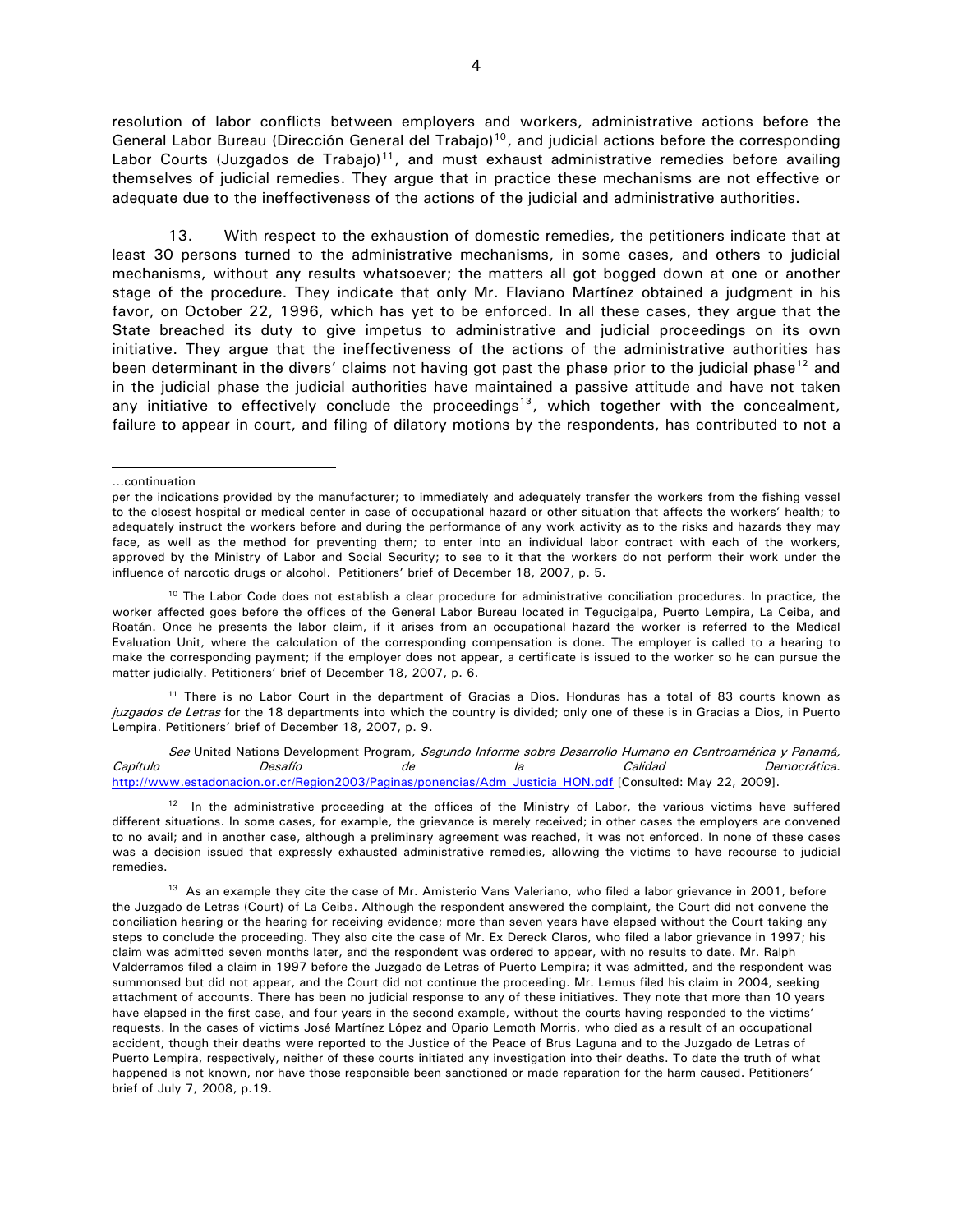single judicial judgment in favor of the divers being enforced<sup>[14](#page-4-0)</sup>, as a result of which they become victims of delays in the justice system. They add that during the proceedings they do not have interpretation into their mother tongue.

14. Furthermore, the petitioners allege that most of the divers or their family members have been impeded from acceding to domestic remedies, whether administrative or judicial, due to the conditions of extreme poverty in which they live, low levels of education, lack of information, the geographic location of the Mosquitia, and the high costs of the proceeding, which requires travelling to where the administrative or judicial mechanisms are based<sup>[15](#page-4-1)</sup>, the requirement of having legal representation<sup>[16](#page-4-2)</sup>, and the lack of interpretation in the domestic administrative and judicial proceedings, as well as the disability of the divers in most cases.

15. In view of the foregoing, the petitioners indicate that the State is responsible for violating the fundamental rights to life and humane treatment of the following persons<sup>[17](#page-4-3)</sup>:

 a. The right to life, because they died: (1) Opario Lemonth Morris (2001); (2) Timoteo Lemus Pizzati (2002); (3) Saipón Richard Toledo (2004); (4) Licar Méndez G., 16 years of age (2003)[18](#page-4-4); (5) Eran Herrera Paulisto (2002); (6) José Martínez López (2004); (7) Alfredo Francisco Brown (2004); (8) Rómulo Flores Enríquez; (9) José Trino Pérez Nacril; (10) Bernardo Julián Trino; (11) Lorenzo Lemon Bonaparte; (12) Andrés Miranda Clemente; (13) Hildo Ambrocio Trino; (14) Amilton Bonaparte Clemente; (15) Bernardo Blakaus Emos; (16) Alí Herrera Ayanco; (17) Mármol Williams García; (18) José Martínez López; (19) Alfredo Francisco Brown Manister; (20) Ramón Allen Ferman; (21) Róger Gómez Alfred; (22) Saipon Richard Toledo; (23) Ramon Allen Felman; (24) Especel Bradle Valeriano; (25) Próspero Bendles Marcelino; and (26) Timoteo Salazar Zelaya (2002).

b. The right to humane treatment because they suffered decompression syndrome resulting in different levels of disability: (1) Flaviano Martínez López (1992); (2) Carcoth Padmoe Millar (1993); (3) Cooper Cresencio (1999); (4) Willy Gómez Pastor (2003); (5) Roberto Flores Esteban (2000); (6) Efraín Rosales Kirington (2003); (7) Daniel Dereck (2000); (8) Evecleto Londres Yumidal (2001); (9) David Esteban Bradley (2003); (10) Amisterio Bans Valeriano (2000); (11) Ex Dereck Claro (1995); (12) Ralph Valderramos Álvarez (1996); (13) Leonel Saty Méndez (2001); (14) Arpin Robles Tatayon (2002); (15) Fredy Federico Salazar (2003); (16) Félix Osorio Presby (1995);

<span id="page-4-0"></span><sup>&</sup>lt;sup>14</sup> According to the Pan American Health Organization, there are 4,000 to 6,000 disabled divers, 99% of them have not received fair compensation. This figure increases by 350 to 400 new cases each fishing season. Brief attached to the petitioners' brief of November 5, 2004, Annex No. 40.

<span id="page-4-1"></span><sup>&</sup>lt;sup>15</sup> They indicate that during the conciliation proceeding, which lasts approximately six months, they must go to Puerto Lempira, La Ceiba, or Tegucigalpa several times, both for the medical evaluation by the Secretariat of Labor and Social Security and to establish the amount of compensation and the successive steps, which is extremely costly and burdensome for them, given their situation of extreme poverty. For the divers who have suffered an accident or their family members, it is almost impossible to go to the places where the administrative and judicial offices are located.

<span id="page-4-2"></span><sup>&</sup>lt;sup>16</sup> In judicial and non-judicial settings, the workers need the representation of counsel; otherwise they are to be represented by the labor public defender (Procuraduría de Trabajo). The public defender may desist from providing legal counsel to the workers in the following situations: when he considers that the business to which a request refers is legally unsustainable, when the workers attempt to get the public defenders' office (Procuraduría) to go to trial with private defense counsel, and when the opinion of the Medical Section of the Secretariat of Labor, with respect to occupational risks, is contrary to the claim of the person making the request. Labor Code of Honduras, Articles 637,638, 641, and 643.

<span id="page-4-3"></span><sup>&</sup>lt;sup>17</sup> The petitioners individually identified alleged victims in the petition and subsequent observations. See briefs and documents submitted by the petitioners, December 7, 2004; August 14 and September 18, 2006; December 18, 2007; July 7, August 4 and 12, 2008.

<span id="page-4-4"></span> $18$  At the time of his disappearance on December 12, 2003, he was 16 years old. They note that the captain of the vessel punished him by leaving him at high sea for having lost the diver that he was backing up, telling him he would pick him up in the afternoon, but on returning he was no longer there; they add that there was bad weather that day. Petitioners' brief of November 5 2004, p. 12.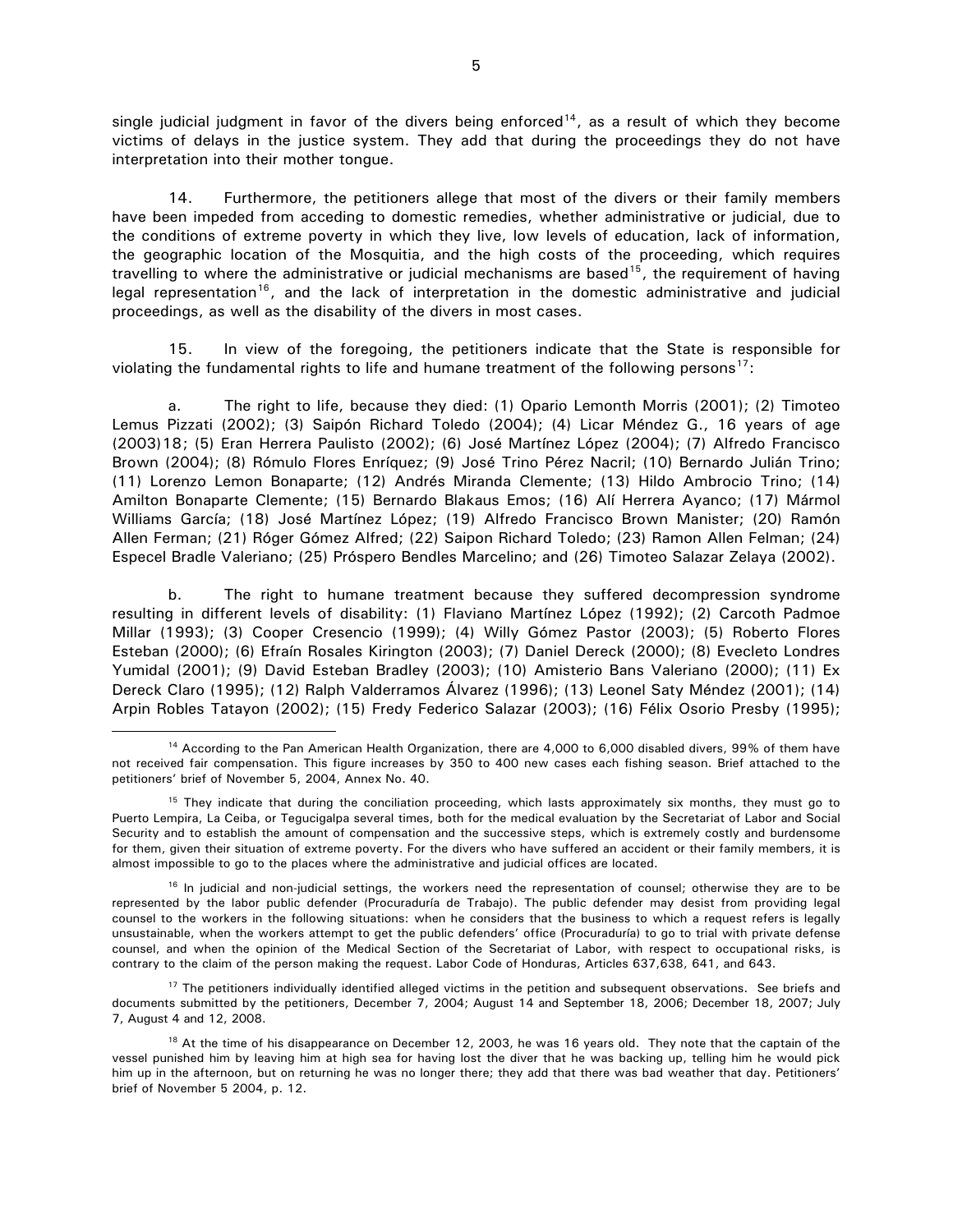(17) Onasis Cooper Brown (2001);(18) Melecio Pamistan Maick (2003); (19) Rolando Monico Thomas (1999); (20) Daniel Flores Reyes (2002); (21) Efraín Rosales Kirington (2003); and (22) Carlos Castellón Cárdenas (2000).

16. The petitioners indicate that the victims and their next-of-kin have not received justice or compensation. For this reason, they argue that the State is responsible for violating the following rights:

a. The right to judicial guarantees (Article 8) with respect to the alleged victims, because they brought administrative and judicial actions without any result, and suffered an unwarranted delay in the processing of their actions.

b. The right to protection of the family (Article 17(1)) of the alleged victims due to the human tragedy that affects the disabled divers, who receive no fair compensation, no social security, without any possibility of rehabilitation, and without any prospects of leading a dignified life, as it is the family must bear the burden of the human drama that has affected their disappeared or disabled loved ones.

c. Rights of the child (Article 19), with respect to Licar Méndez Gutiérrez, who was subjected to extenuating working conditions contrary to his condition as a minor, and who, having disappeared, is presumed dead.<sup>[19](#page-5-0)</sup>

d. The rights to equality before the law, judicial protection, and economic, social and cultural rights (Articles 24, 25 and 26), with respect to the Miskitu people and their members dedicated to underwater fishing, as they do not have the protection of the law and public policies on labor supervision in compliance with statutory and regulatory provisions so as to prevent workplace accidents. They invoke Article 26 of the Convention in relation to Article 45 of the Charter of the Organization of American States, at sections (a), (h), and (i), which make reference to the protection of work, the development of an efficient social security policy, and adequate provision for all persons to have due legal aid in order to secure their rights. All the rights indicated above are alleged to have been violated in conjunction with Articles 1(1) and 2 of the American Convention.

### **B. The State**

<span id="page-5-2"></span><span id="page-5-1"></span><span id="page-5-0"></span> $\overline{a}$ 

17. The State indicates that the situation raised in the petition as grave and systematic violations, characterized by the petitioners as a "human tragedy," is not unknown to the State, and is a matter of concern. In this respect, it indicates that it has social security, health, and labor policies for the population engaged in underwater fishing, which are established in the Constitution of the Republic, the Labor Code, and the Regulation on Occupational Health and Safety for Underwater Fishing.<sup>[20](#page-5-1)</sup> Nonetheless, it affirms that the nature of the activity performed by the Miskitu divers "as well as the cultural aspects particular to their people, have made more complex the effective application of the provisions that regulate the occupational safety and health conditions of those who work in fishing so as to prevent accidents.<sup>"[21](#page-5-2)</sup>

18. The State notes the administrative and judicial procedures that the petitioners must follow to pursue their claims, according to what is established in the Labor Code. It states that in

<sup>&</sup>lt;sup>19</sup> See paragraph 15.a and footnote, p. 18.

<sup>&</sup>lt;sup>20</sup> State's brief of observations, February 23, 2005, p. 8.

<sup>21</sup> State's brief of observations, February 23, 2005, p. 9.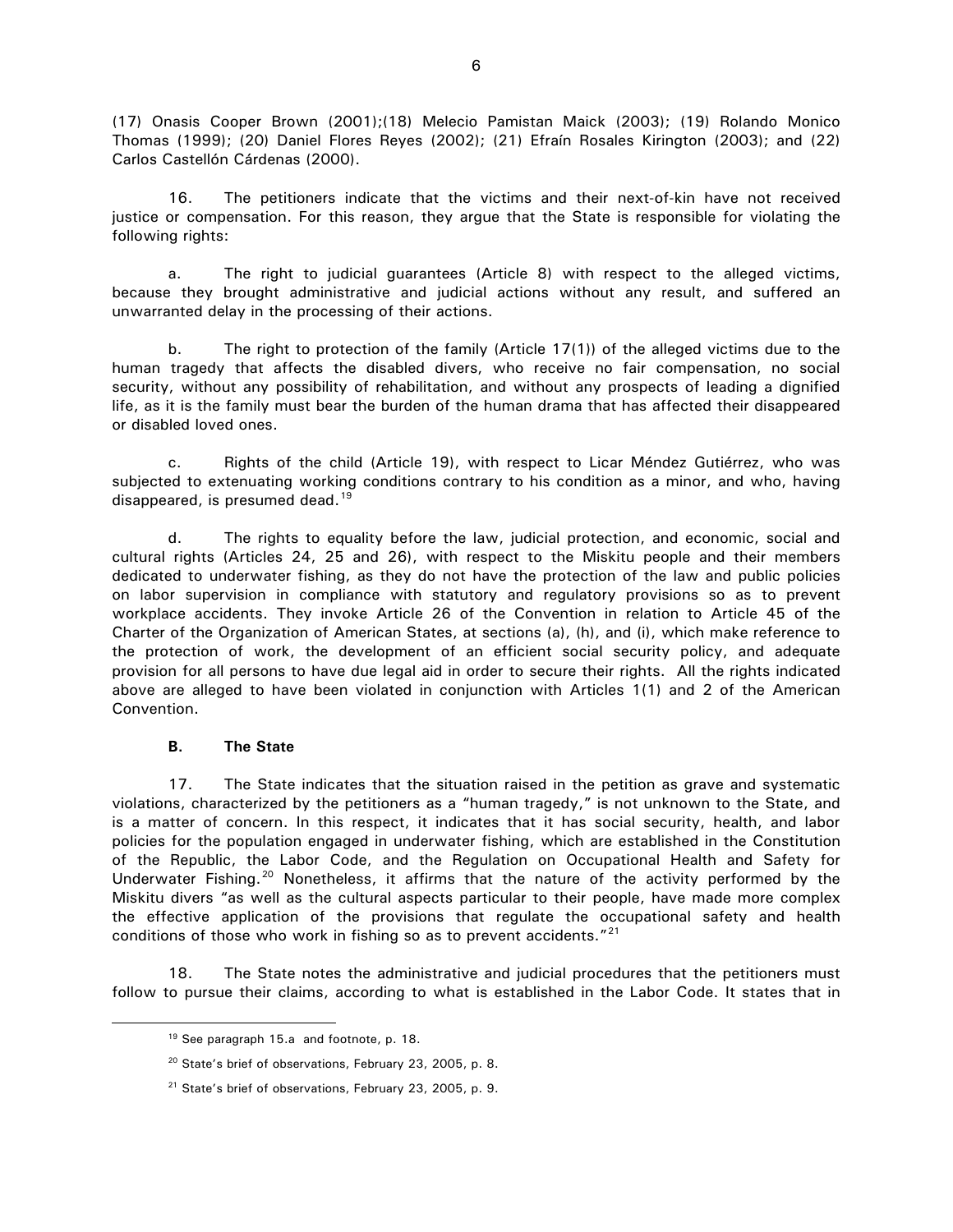the administrative forum one must go before the Secretariat for Labor and Social Security (Secretaría del Trabajo y Previsión Social) and that in the judicial forum, a labor action must be filed before the respective Labor Court (Juzgado de Trabajo). In the event that the workers do not have resources for hiring the services of an attorney they may be represented by the labor public defender's office (Procuraduría del Trabajo), which operates in the regional offices of the Secretariat of Labor located in La Ceiba and Puerto Lempira.

19. The State asserts that most of the judicial public employees of the department of Gracias a Dios speak the Miskitu language. While the procedures are all written in Spanish, which is the official language of Honduras, interpreters are provided where required. With respect to the requirement of having legal counsel, the State indicates that the Labor Code establishes that the parties may act on their own, without the participation of counsel, in non-appealable proceedings and in conciliation hearings.

20. With respect to the petitioners' arguments on the geographic difficulties or high transport costs for the petitioners to gain access to administrative and judicial proceedings, it argues that it is a generalized and very subjective assessment on their part, it recognizes that there may have been transportation difficulties, but in no way does it accept that it maintains a factual or legal obstacle in place.<sup>[22](#page-6-0)</sup> The State asserts that to keep the Miskitu from moving to the cities of Tegucigalpa and San Pedro Sula, the Secretariat for Labor and Social Security, through the Social Security Bureau, has appointed qualified staff in the regional offices in La Ceiba and Gracias a Dios, where administrative claims may be filed. It adds that to keep the persons affected from having to go to Tegucigalpa to establish the compensation, they are evaluated at the Hospital of Puerto Lempira, department of Gracias a Dios; if the company's domicile is in the Bay Islands or La Ceiba, the evaluation will be done in the cities closest to its jurisdiction.<sup>[23](#page-6-1)</sup>

21. The State asserts that the persons affected and individually identified by the petitioners had access to the administration of justice, in both the administrative and judicial forums, yet the proceedings did not conclude due to omission and abandonment of them. To this end, the State submits information to show that the alleged victims and their next-of-kin had recourse to the offices of the Secretariat of Labor in Puerto Lempira, La Ceiba, and Roatán, but did not follow up on the proceedings they themselves initiated. It states that it has carried out its duties indicated in the legal proceeding and cites specific cases<sup>[24](#page-6-2)</sup> of compensation paid for fatal accident.<sup>[25](#page-6-3)</sup> In addition, it notes that the Secretariat for Labor has a record of 57 cases on which conciliation was reached from 1997 to 2001.<sup>[26](#page-6-4)</sup>

22. It adds that the Miskitu divers were provided services correctly, they were referred in timely fashion to the Medical Evaluation Unit of the Secretariat for Labor, the labor compensation due was calculated, the employers were summonsed, a record was made of the conciliatory agreements between the parties when they were reached, and, if the employers did not appear,

<sup>&</sup>lt;sup>22</sup> State's brief of observations, May 29, 2008, p. 14.

<span id="page-6-2"></span><span id="page-6-1"></span><span id="page-6-0"></span><sup>&</sup>lt;sup>24</sup> Roger Alfred Gómez, Paulino Blakaus Emos, Alí Herrera Ayanco, Mármol Williams García, José Martínez López, Alfredo Brown Manister, Ramón Allen Felman, and Alfredo Francisco Brown. State's brief of observations, February 23, 2005, p. 22.

<span id="page-6-4"></span><span id="page-6-3"></span> $25$  The calculations of compensation prepared by the Occupational Health and Safety Inspectors at the regional offices at La Ceiba, Puerto Lempira , and the departments of Atlántida and Gracias a Dios are done at the beginning of the administrative proceeding only with the data provided by the workers prior to a medical evaluation. The calculation of compensation is based on the table established by the Labor Code, taking into account the harm suffered by the worker. State's brief of observations, February 23, 2005, p. 21.

<sup>&</sup>lt;sup>26</sup> State's brief of observations submitted to the IACHR, February 23, 2005, p. 22.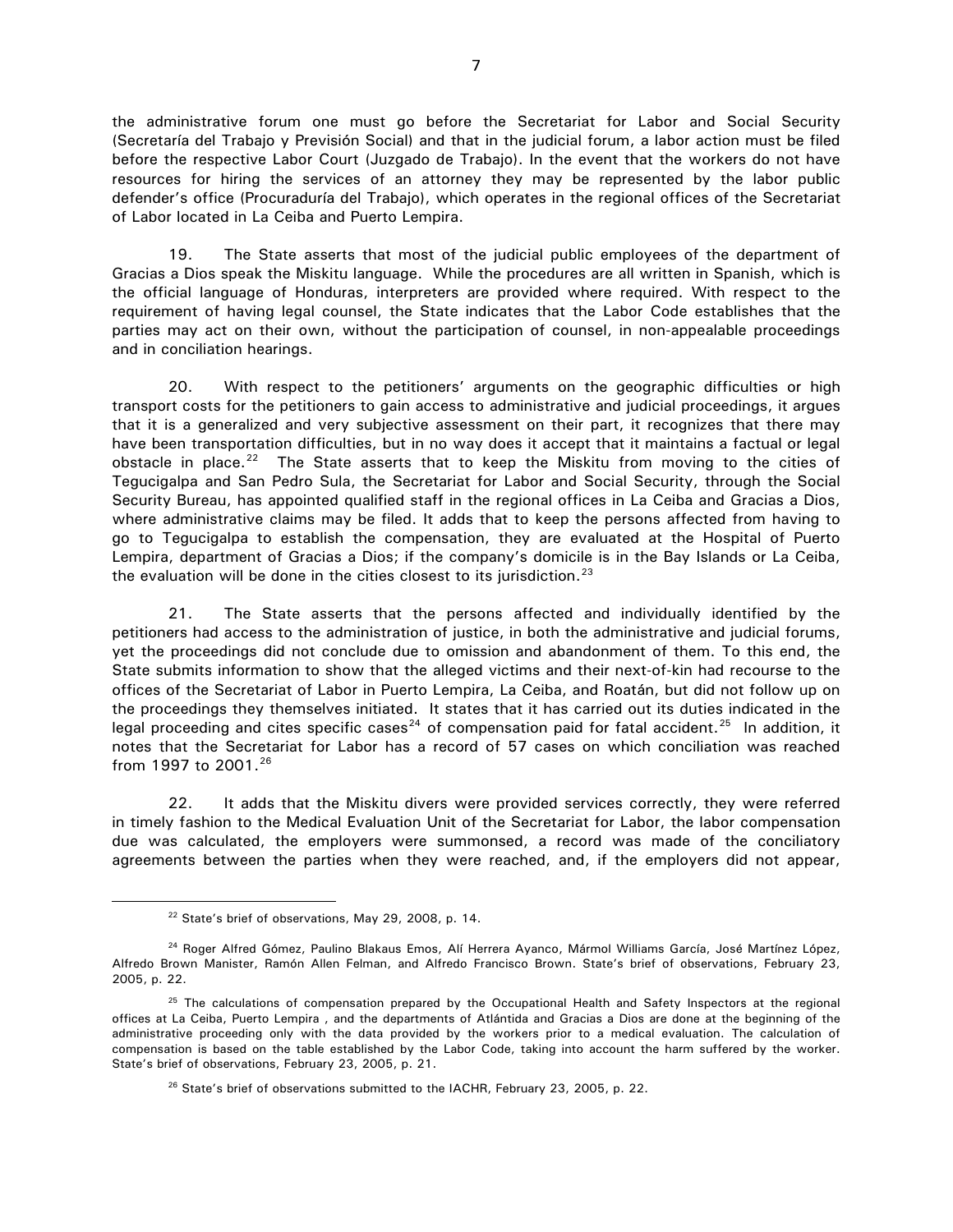they were given the certifications needed to file a judicial action.<sup>[27](#page-7-0)</sup> The State further argues that the Secretariat of Labor demands that an individual contract be entered into between employers and workers, as an indispensable requirement for authorizing the fishing boats to weigh anchor, before which it performs on-site inspections of them and, during the off-season, it is seen to it that the workers receive the material, equipment, and training necessary and that repeat diving be planned.

23. The State argues that to reduce the incidence of accidents due to decompression syndrome in the population of divers, and to propose productive alternatives for the development of the Mosquitia region, in 2004 it created the "Inter-institutional Commission for Reorganizing Commercial Fishing by Diving." In this regard, it describes the activities carried out by this commission to control and improve the conditions for underwater fishing.<sup>[28](#page-7-1)</sup> It also argues that it guarantees health promotion through training on safe diving and that through its hospital network it ensures disability prevention and complete reparations for the divers affected by their underwater fishing activity. In addition, it indicates that support has been given to the organizations for protecting divers, with a L.200,000.00 subsidy allocated by the Secretariat of Government and Justice to the Asociación de Misquitos Hondureños de Buzos Lisiados (Association of Disabled Honduran Miskitu divers) through the Coordinadora de Instituciones y Asociaciones de Rehabilitación de Honduras (Coordinating Body of Rehabilitation Institutors and Associations of Honduras) in 2004 and 2005.

24. In conclusion, the Honduran State indicates that it has social security, health, and labor policies aimed at the population engaged in underwater fishing, who have a legal body that regulates labor relations between employers and workers, the procedures to be followed, the institutions, and the competent personnel to whom the persons affected can turn to demand respect for and observance of their rights. Finally, it asks that the petition be found inadmissible on grounds of failure to exhaust domestic remedies.

# **IV. ANALYSIS OF ADMISSIBILITY**

 $\overline{a}$ 

## **A. Competence** *ratione personae, ratione temporis, ratione loci* **and** *ratione materiae* **of the Inter-American Commission**

25. The petitioners are authorized by Article 44 of the American Convention to file petitions with the IACHR.

26. The petitioners present as the alleged victims 48 Miskitu divers who were individually identified in paragraph 15 of this report, and the members of the Miskitu people who were and are engaged in underwater fishing in the department of Gracias a Dios<sup>[29](#page-7-2)</sup>, who can be

<sup>&</sup>lt;sup>27</sup> State's brief of observations submitted to the IACHR, February 23, 2005, p. 8.

<span id="page-7-1"></span><span id="page-7-0"></span> $28$  The Honduran State indicates that the Inter-institutional Commission on Diving held a training session in the city of La Ceiba June 15 to 18, 2004 and a Course on Safe Diving in Guanaja June 10 to 12, 2004, as a result of which 180 persons were trained, including captains and intermediaries who hire divers; in addition, the General Bureau of Merchant Marine trained 94 divers from June 7 to 12, 2004, through a Course on Safe Diving Techniques. It notes that the efforts to provide training fostered by the State have trained 1,225 divers as of February 2005. In addition, the Secretariat of Labor and Social Security has performed inspections on the boats through the Occupational Safety and Health Inspector, which in 2004 performed 31 inspections of lobster boats. It indicates that the Honduran Navy performed inspections of 23 boats in the city of La Ceiba, 23 vessels on the island of Guanaja, and 10 vessels on the Island of Roatán from June to August 2004.

<span id="page-7-2"></span><sup>&</sup>lt;sup>29</sup> According to information from international organizations such as the Pan American Health Organization, in the department of Gracias a Dios there are approximately 9,000 divers, most of them members of the Miskitu people, 4,200 of whom have suffered some degree of disability as a result of the inadequate conditions in which they perform their activities as divers. See Case of the Mayagna (Sumo) Community of Awas Tingni. Judgment of the Inter-American Court of Human Rights, August 31, 2001.Series C No. 79, para. 149.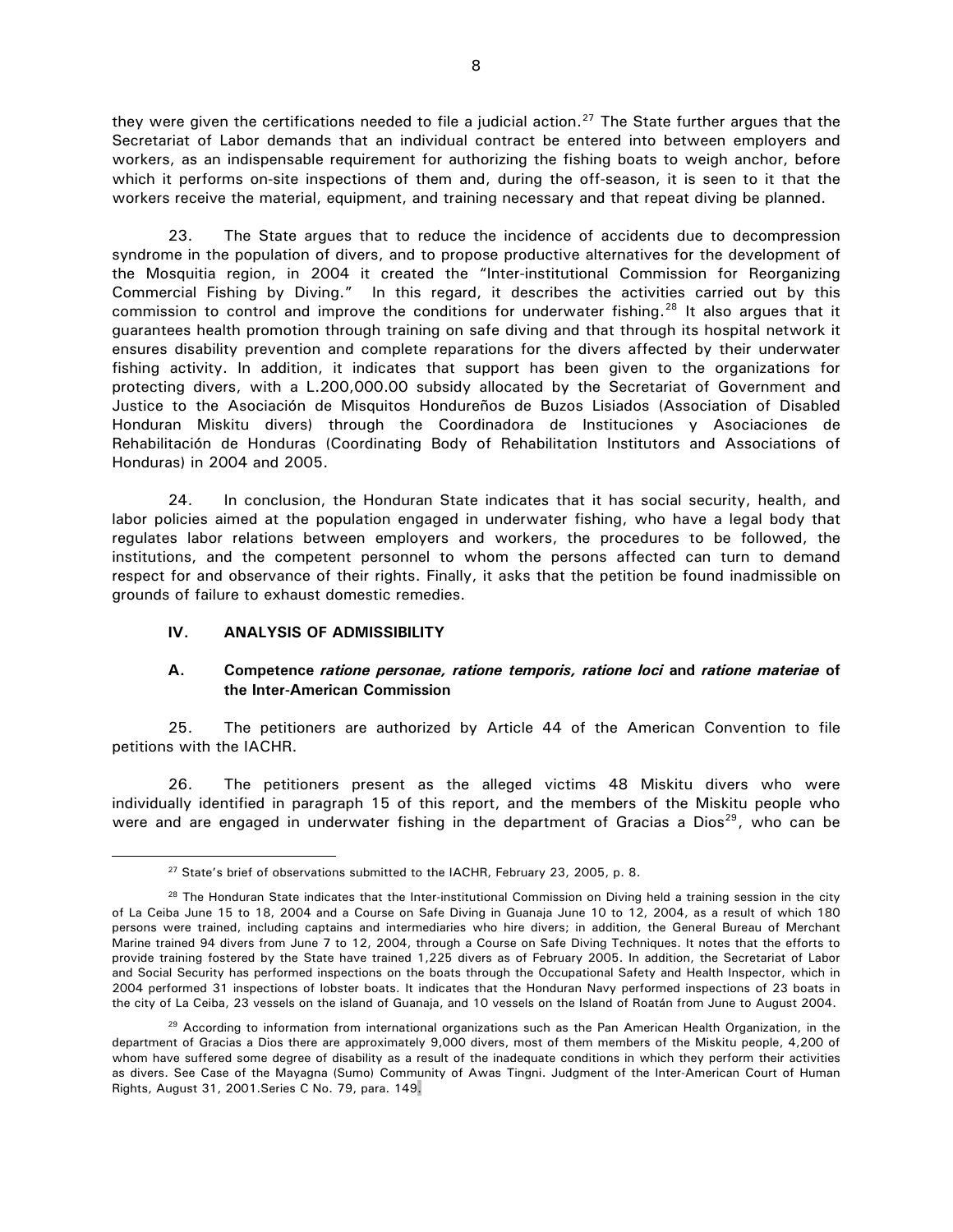individually identified and with respect to whom the Honduran State undertook to respect and ensure the rights enshrined in the American Convention.

27. Honduras ratified the American Convention on September 8, 1977, the date on which it deposited its respective instrument of ratification, and it accepted the jurisdiction of the Inter-American Court of Human Rights on September 9, 1981; therefore the Commission is competent *ratione personae* to examine the petition. The Commission is competent *ratione materiae* since the petition refers to alleged violations of human rights protected by the American Convention. The Commission is also competent *ratione temporis* insofar as the facts alleged occurred once the obligation to respect and ensure the rights established by the Convention was already in force for the Honduran State, which ratified it September 8, 1977. The Commission is competent *ratione loci* because the facts alleged occurred in the territory of Honduras, a country that ratified the American Convention.

28. With respect to what petitioners raise in the complaint to the effect that it should be found that the State repudiated ILO Convention 169, the Commission is not competent to apply Convention 169 directly, although it can and should use it as a guideline for interpreting obligations under the Convention, in light of Article 29 of the American Convention.

# **B. Other admissibility requirements of a petition**

## **1. Exhaustion of domestic remedies**

29. Article 46(1)(a) of the American Convention provides that for a petition submitted to the Inter-American Commission to be admissible under Article 44 of the Convention, one must first have pursued and exhausted domestic remedies, in keeping with generally recognized principles of international law. Article 46(2) of the Convention establishes that the requirement of prior exhaustion will not be applied when: (a) the domestic legislation of the state concerned does not afford due process of law for the protection of the right or rights that have allegedly been violated; (b) the party alleging violation of his rights has been denied access to the remedies under domestic law or has been prevented from exhausting them; or there has been unwarranted delay in rendering a final judgment under the aforementioned remedies.

30. As the Inter-American Court has established, whenever a State alleges that a petitioner has failed to exhaust domestic remedies, it bears the burden of showing that the remedies that have not been exhausted are "adequate" to cure the violation alleged, that is, that the function of those remedies within the domestic law system is suitable to protect the legal situation infringed.[30](#page-8-0)

31. In the instant case, the State alleges that the petition does not meet the requirement of prior exhaustion of domestic remedies, provided for at Article 46 of the American Convention, since the labor-related administrative and judicial procedures were not duly exhausted, by omission and abandonment by the alleged victims. $31$  It argues that Honduras has a legal system that protects the rights of the persons engaged in fishing, and provides free legal assistance.

<span id="page-8-1"></span><span id="page-8-0"></span>32. As regards the exhaustion of domestic remedies, the petitioners argue different situations:

<sup>&</sup>lt;sup>30</sup> I/A Court H.R., Case of Velásquez Rodríguez. Judgment of July 29, 1988. Series C No. 4.

<sup>31</sup> State's brief of observations, February 23, 2005, p. 1.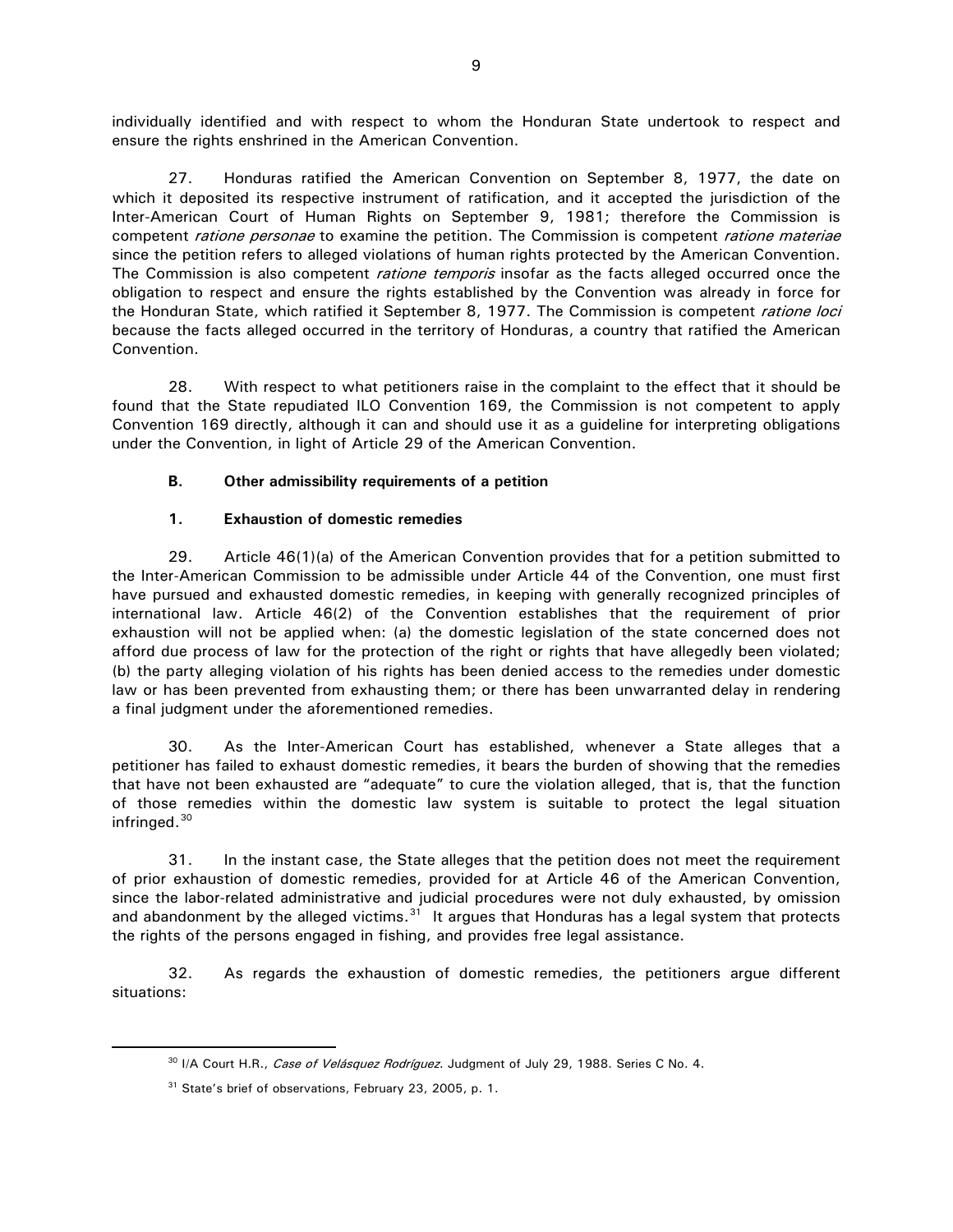(a) Legal actions filed by the alleged victims in the administrative and judicial forums, from 1994 to 2004, for workplace accidents and death of divers; these are at different procedural stages without any response<sup>[32](#page-9-0)</sup>, which constitutes an unwarranted delay in resolving the complaints.

(b) The situation of Mr. Flaviano Martínez López, who filed a labor claim with the Secretariat of Labor in La Ceiba on April 13, 1993, and obtained a favorable judgment on October 22, 1996. Nonetheless, to date it has yet to be enforced.

(c) The impossibility of acceding to domestic remedies due to the alleged situation of vulnerability of the alleged victims and their next-of-kin (disability and extreme poverty); lack of adequate public services; the costs of administrative and judicial procedures; and geographic isolation.

33. The Court has established that the effectiveness of remedies is gauged based on their capacity to produce the result for which they were established $^{33}$  $^{33}$  $^{33}$ ; in this regard, the Court has also mentioned that domestic remedies must be adequate.<sup>[34](#page-9-2)</sup>

 $\overline{a}$ 

<span id="page-9-1"></span>33I/A Court H.R., Case of Velásquez Rodríguez. Judgment of July 29, 1988. Series C No. 4, para. 66. Case of Durand and Ugarte. Preliminary exceptions. Judgment of May 28, 1999. Series C No. 50, para. 34 in fine. See also, inter alia, IACHR. Case 10,956. Luis Felipe Bravo Mena (Mexico). Report No. 14/93, of October 7, 1993, s/p; Case 11,142. Arturo Ribón Avila (Colombia). Report No. 26/97, of September 30, 1997, para. 57 in fine; Case 10,970. Raquel Martín de Mejía (Peru). Report No. 5/96, of March 1, 1996.

<span id="page-9-0"></span> $32$  The following persons filed administrative and judicial claims: (1) Carcoth Padmoe Miller; on August 8, 1994, he filed a claim for compensation with the Office of Occupational Health and Safety of the Municipality of the Distrito Central. (2) Crescencio Cooper Jems; on November 8, 2003, he filed an administrative claim in Puerto Lempira with the Secretariat of State in the offices of Labor and Social Security. (3) Willy Gómez Pastor; on October 1, 2003, he filed a claim with the Secretariat of Labor in Puerto Lempira. (4) Roberto Flores Esteban; on November 17, 2003, he filed a claim for compensation. (5) Saipon Richard Toledo; on March 29, 2004, the record of the hearing was drawn up attesting to the appearance of Mr. Anastacio Richard Bais, father of the deceased, who filed the claim for fatal occupational accident with the Secretariat of Labor in Puerto Lempira. (6) Efraín Rosales Kirrinton; on February 12, 2004, he went before the Secretariat of Labor in Puerto Lempira to file a claim for compensation due to occupational accident. (7) Daniel Dereck Thomas; on April 28, 2004, he appeared before the Secretariat of Labor in Puerto Lempira to file a claim for compensation for occupational accident. (8) Eran Herrera Paulisto; on November 5, 2002, Sofía Flores Paulisto filed a labor claim for the death of Mr. Herrera Paulisto. (9) Evecleto Londres Yumida; on October 14, 2004, he signed a certificate of agreement (acta de compromiso) with diver intermediary Erbacio Martínez in Puerto Lempira, who undertook to pay, in two parts, the sum of 2,000.00 lempiras under the labor law to Mr. Londres Yumida. The record does not reflect that said agreement was carried out. (10) David Esteban Bradley; he went before the Secretariat of Labor in Puerto Lempira, at a date uncertain, to request the payment of compensation for permanent disability due to an occupational accident. (11) Amisterio Bans Valeriano; on December 13, 2000, he filed a claim with the Secretariat of Labor in La Ceiba. (12) José Martínez López; Mr. José Marín (diver intermediary) reported the facts of the accident to the Justice of the Peace of Brus Laguna on November 28, 2003, yet it has not been investigated. (13) Opario Lemoth Morris; on May 2, 2001, the employer, through the Juzgado de Letras of Puerto Lempira, paid 2,000 lempiras in funeral costs. (14) Ex Dereck Claros; on October 22, 1997, he filed a labor action before the Juzgado de Letras Departamental of Puerto Lempira for payment of compensation for an occupational accident with permanent partial disability and temporary disability. (15) Ralph Valderramos Álvarez; on June 10, 1996, he filed a labor claim before the General Bureau of Social Security of the Ministry of Labor in Roatán, Islas de Bahía; it did not take up the matter because the respondent filed a dilatory objection of lack of jurisdiction of the court, which was upheld. On March 23, 1997, Mr. Valderramos once again filed the action for the payment of compensation in the Juzgado de Letras Departamental of Puerto Lempira. Nothing was done to notify the respondent and continue with the proceeding. (16) Timoteo Lemus Pissaty; on March 8, 2003, he appeared before the Secretariat of Labor in Puerto Lempira to lodge a formal claim. On November 18, 2004, Mr. Lemus's next-of-kin filed a labor action before the Juzgado de Letras Departamental of Roatán. Similarly, the next-of-kin of Messrs. (17) Andrés Miranda Clemente, (18) Lorenzo Lemon Bonaparte, (19) Bernardo Julián Trino, (20) José Trino Pérez, (21) Rómulo Flores Henríquez, (22) Amilton Clemente Bonaparte and (23) Hildo Ambrosio filed administrative claims on November 20, 2000, before the Secretariat of Labor of La Ceiba. On March 4, 2002, the family members filed a judicial action before the Juzgado de Letras of Puerto Lempira, which was not taken up until two years later.

<span id="page-9-2"></span> $34$  "Adequate domestic remedies are those which are suitable to address an infringement of a legal right...." I/A Court H.R., Case of Velásquez Rodríguez, supra note 57, para. 64. Case of Caballero Delgado and Santana. Judgment of January 21, 1994. Series C No. 17, para. 63; Exceptions to the Exhaustion of Domestic Remedies (Arts. 46(1), 46(2)(a) and 46(2)(b) American Convention on Human Rights). Advisory Opinion OC-11/90. para. 36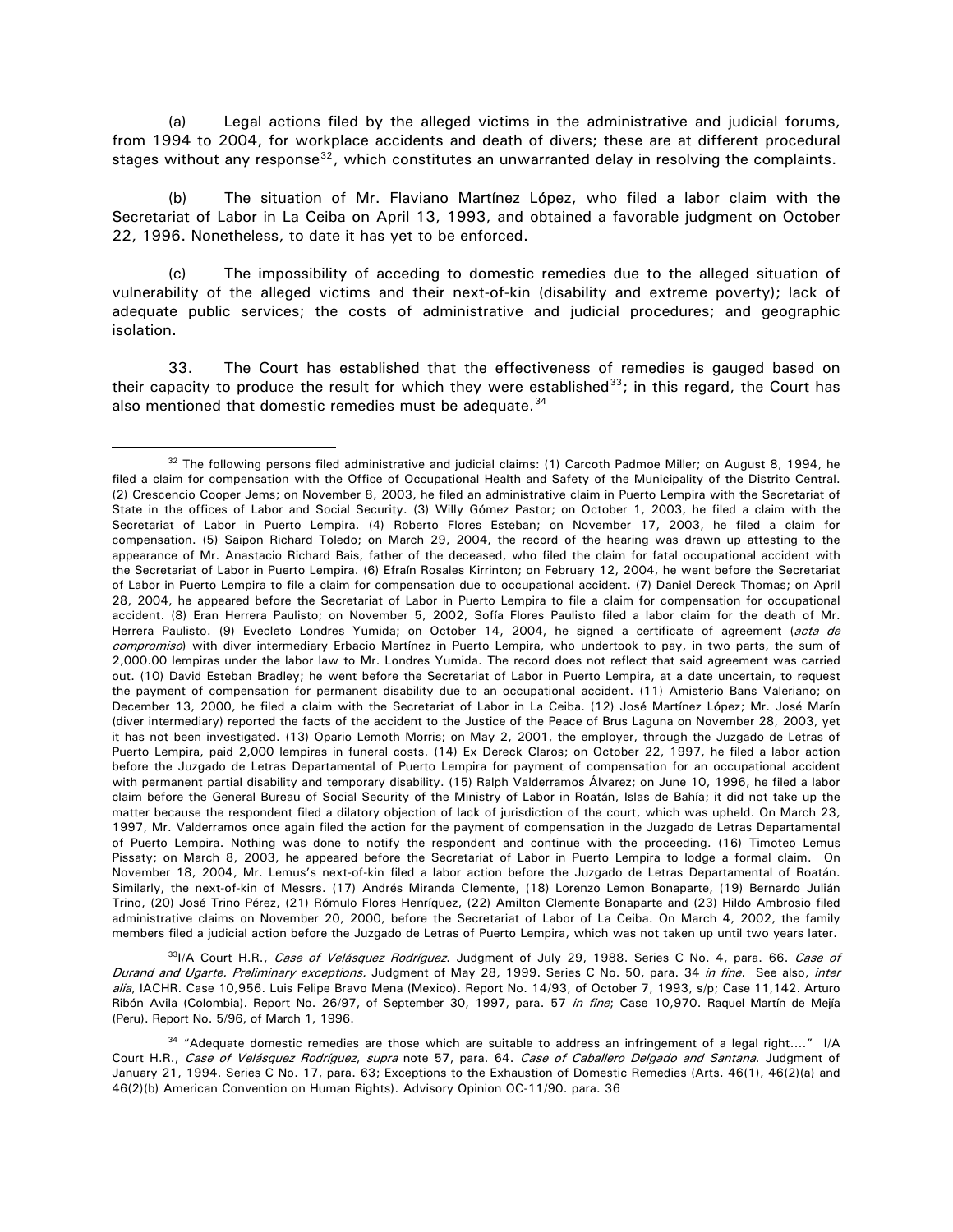34. The Commission observes that the facts alleged in the instant case are related to the effective protection of the rights to life, humane treatment, judicial protection, and access to justice of the divers from the Miskitu indigenous people who live in the department of Gracias a Dios. In this regard, the Inter-American Court has established that the judge has the duty to move the proceeding along<sup>[35](#page-10-0)</sup>, such that he must consider the facts alleged and their context so as to conduct it in the most diligent possible manner, determine what has happened, and, if relevant, establish the responsibilities and reparations in the case.<sup>36</sup> In addition, the case-law of the inter-American human rights system has determined that as regards the indigenous peoples, the States must grant effective protection that takes into account their own particularities, their economic and social characteristics, as well as their special situation of vulnerability, customary law, values, and uses and customs.<sup>[37](#page-10-2)</sup>

35. In addition, the Commission observes that in the area of labor justice, Article 669 of the Labor Code of Honduras<sup>[38](#page-10-3)</sup> establishes that que when they are called on to intervene by legal means, the labor courts must act on their own initiative to give impetus to the normal course of matter submitted to them.

36. In view of the foregoing, the Commission considers that with respect to the alleged victims who had claims before the administrative and judicial mechanisms, it has not been possible to establish the responsibilities and reparations of the situations presented to the authorities, nor guarantee the rights of the alleged victims, thereby causing an unwarranted delay in the processing of their claims.

37. With respect to the situation of the alleged victims who were unable to gain access to domestic remedies, the Commission observes that while Honduran legislation provides for procedures to allege violations of the right to life and humane treatment, as well as procedures for upholding labor rights, including, according to the State, the possibility of free legal assistance, in practice these mechanisms would not be adequate or effective in the department of Gracias a Dios. This is because the procedures do not take into account the particularities of the Miskitu people. In particular, in the instant case the Commission observes that the remedies available to the alleged victims do not consider the special situation of vulnerability of the Miskitu divers and their families, in view of their situation of poverty, disability, geographic isolation, and lack of interpretation into their mother tongue in the various procedures, all of which is alleged to have made it impossible for them to gain access to said remedies.

38. As regards the State's arguments on this matter (see paragraphs 19 and 20 *supra*), the Commission observes that the department of Gracias a Dios can only be reached by air or by sea, meaning one must go to La Ceiba or Tegucigalpa, where the high courts are, which entails costly travel, yet travel is only by small aircraft, which don't have the conditions for carrying the disabled Miskitu divers. In addition, the Commission observes that the measures reported by the State for reducing the incidence of accidents due to decompression syndrome among the population of divers, and those aimed at endowing the department of Gracias a Dios with state employees who can address the labor-related complaints of the Miskitu divers, were allegedly begun in 2004.

36 I/A Court H.R., Case of the Serrano Cruz Sisters. Judgment of March 1, 2005. Series C No. 120., para. 88.

<sup>&</sup>lt;sup>35</sup> I/A Court H.R., Case of Myrna Mack Chang. Judgment of November 25, 2003. Series C No. 101, para. 107.

<span id="page-10-2"></span><span id="page-10-1"></span><span id="page-10-0"></span><sup>&</sup>lt;sup>37</sup> I/A Court H.R., Case of the Yakye Axa Indigenous Community. Judgment of June 17, 2005. Series C No. 125, para. 63.

<span id="page-10-3"></span><sup>38</sup> Article 669 of the Labor Code of Honduras:The labor courts, once their first intervention is sought legally, shall act on their own initiative and shall seek to abbreviate to the extent possible the normal course of the matters submitted to them for their cognizance. Their firm judgments shall have the authority of res judicata.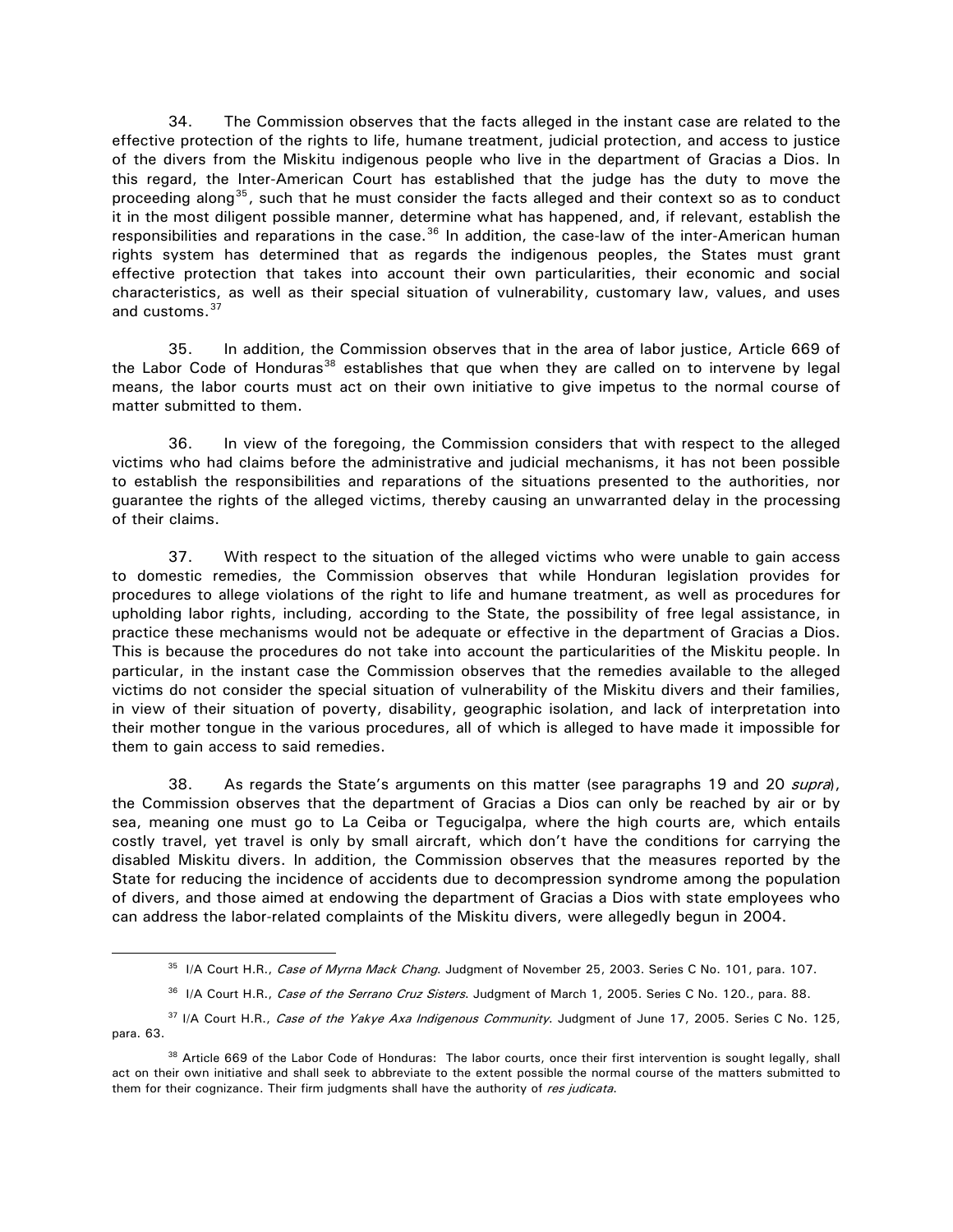39. The Commission also takes into account the information submitted by the petitioners indicating that the presence of the judicial branch in the specific zone where the alleged victims live is scant, and that presenting actions that have to do with the fishing companies may require doing where those companies are registered – normally Roatán or La Ceiba. The petitioners have indicated that the authorities have not succeeded in implementing measures to make these forums accessible for persons with disabilities<sup>[39](#page-11-0)</sup>, and that they do not have the resources necessary for travelling (by air or by sea being the only possibilities). The information indicates, moreover, that the State presence in the specific area is scant and that the public employees don't have resources to make the remedies available in the legal system effective.

40. Based on the foregoing, the Commission observes that the exceptions to the requirement of prior exhaustion of domestic remedies, provided for at Article 46(2)(c) and (b) of the American Convention, apply in the instant case, because according to the facts alleged, there has been an unwarranted delay in the decision on the remedies pursued by some of the alleged victims, or because in practice they have not had access to domestic remedies because of the lack of adequate conditions for the disabled Miskitu divers to be able to have access to justice.

41. It only remains to indicate that invoking exceptions to the rule of exhaustion of domestic remedies, provided for at Article 46(2) of the Convention, is closely associated with the determination of possible violations of certain rights set forth therein, such as the guarantees of access to justice. Nonetheless, Article 46(2), given its nature and purpose, is a norm with autonomous content vis-à-vis the substantive provisions of the Convention. Therefore, the determination as to whether the exceptions to the rule of prior exhaustion of domestic remedies provided for therein apply to the case in question should be made prior to and separate from the analysis of the merits, as it depends on a different standard of appreciation from that used to determine whether there have been violations of Articles 8 and 25 of the Convention. It should be clarified that the causes and effects that have impeded the exhaustion of domestic remedies in the instant case will be analyzed, as pertinent, in the Report the Commission adopts on the merits, so as to determine whether in effect there are violations of the American Convention.

# **2. Deadline for lodging a petition**

 $\overline{a}$ 

42. The American Convention provides that for a petition to be admissible by the Commission, it must be submitted within six months from the date on which the person whose rights have allegedly been violated has been notified of the final decision. In the claim under analysis, the IACHR has determined that the exceptions to the exhaustion of domestic remedies apply as per Article 46(2)(c) and (b) of the American Convention. In that respect, Article 32 of the Commission's Rules of Procedure establishes that in those cases in which the exceptions to the prior exhaustion rule apply, the petition must be lodged within a time which, in the Commission's view, is reasonable. To that end, the Commission should consider the date on which the violation of rights is alleged to have taken place and the circumstances of each case.

43. Considering the specific circumstances of the facts alleged in the petition, the lack of effectiveness of domestic remedies, the extreme poverty and disabilities of the alleged victims, the shortcomings of the administrative and judicial system in the State of Honduras, the actions of the alleged victims and their next-of-kin to seek justice, the situation and context in which the violations have allegedly occurred, and the fact that several judicial investigations and proceedings are still pending, the Commission considers that the petition was lodged within a reasonable time,

<span id="page-11-0"></span><sup>&</sup>lt;sup>39</sup> The petitioners stated that the persons who were able to reach an arrangement with the owner of the boat were at a disadvantage, did so out of necessity, and that this did not represent exhaustion of effective remedies.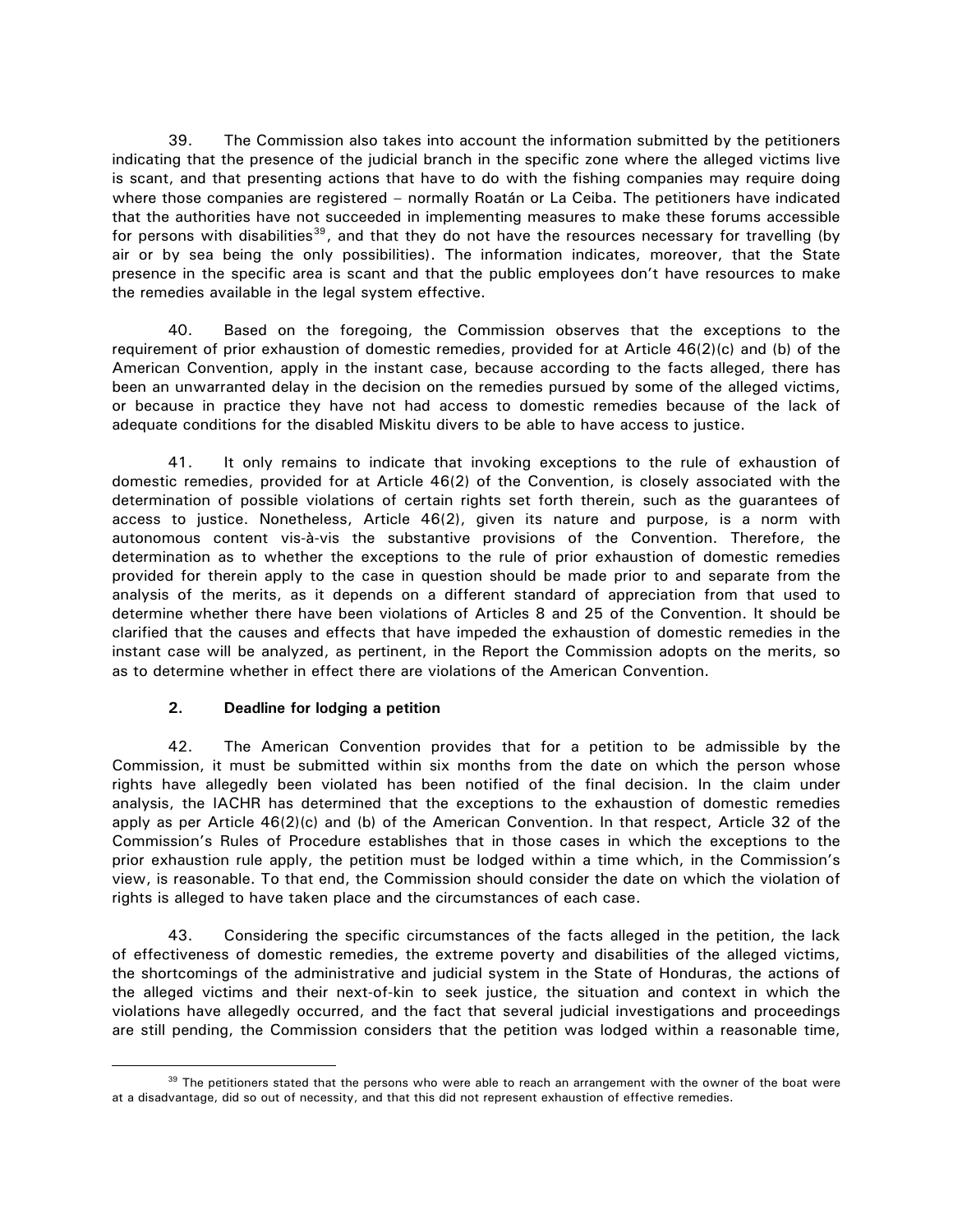and that the admissibility requirement on deadline for lodging a petition should be considered satisfied.

### **3. Duplication of procedures and international** *res judicata*

44. It does not appear from the record that the subject matter of the petition is pending before any other international procedure, or that it reproduces a petition already examined by this or any other international organization. Accordingly, the requirements established in articles 46(1)(c) and 47(d) of the Convention should deemed to have been satisfied.

## **4. Characterization of the facts alleged**

45. As the Commission has already stated in other cases, this stage of the procedure is not for determining whether there has been a violation of the American Convention. For the purposes of admissibility, the IACHR must simply decide whether the arguments state facts that could tend to establish a violation of the American Convention, in keeping with Article 47(b), and whether the petition is "manifestly groundless" or "obviously out of order," under Article 47(c). The standard of appreciation of these rules is different from that required to decide on the merits of the claim. In the present stage, the IACHR must make a summary prima facie evaluation that does not entail any prejudgment or anticipation of an opinion on the merits. Its own Rules of Procedure reflect this distinction between the evaluation it must perform for the purposes of finding a petition admissible and that required to determine whether in effect there is State responsibility, on establishing clearly differentiated stages for examining admissibility and the merits.

46. In the instant case, the petitioners allege violation, by the State, of Articles 4, 5, 8(1), 17(1), 19, 24, 25, and 26, in conjunction with Articles 1(1) and 2 of the American Convention.

47. Having reviewed the information submitted by both parties, the Commission finds that the petitioners have made allegations that are not "manifestly groundless" or "obviously out of order " and that, if confirmed as true, could constitute violations of Articles 4, 5, 8(1), 17(1), 19, 24, 25, and 26 of the American Convention, in relation to Articles 1(1) and 2 of the same international instrument.

48. In particular, the Commission considers that it should note that the facts of the instant petition are related fundamentally to the alleged responsibility of the State of Honduras for the lack of social security, health, and labor measures to guarantee the working conditions of the Miskitu divers in the department of Gracias a Dios. This omission, according to the facts alleged, meant that the Miskitu divers – a substantial part of the Miskitu indigenous people who live in the department of Gracias a Dios – have suffered decompression syndrome, causing partial or permanent disability, and even death, on a large scale and to a critical extent, jeopardizing the very integrity of the Miskitu people in Honduras. In the instant case, the facts alleged tend to establish a violation of the rights set forth at Articles 4 and 5 of the American Convention, in addition to Article 19 with respect to the child Licar Méndez Gutiérrez.

49. The facts of the case tend to establish a violation of Articles 8, 25, and 24 of the American Convention, in relation to the arguments on denial of justice. Moreover, the facts alleged tend to establish a violation of Article 17(1) of the American Convention considering the consequences for the family and the community of the disability and death of its members, together with the lack of medical care and rehabilitation services, denial of justice, lack of reparation, and consequent impossibility of leading a dignified life.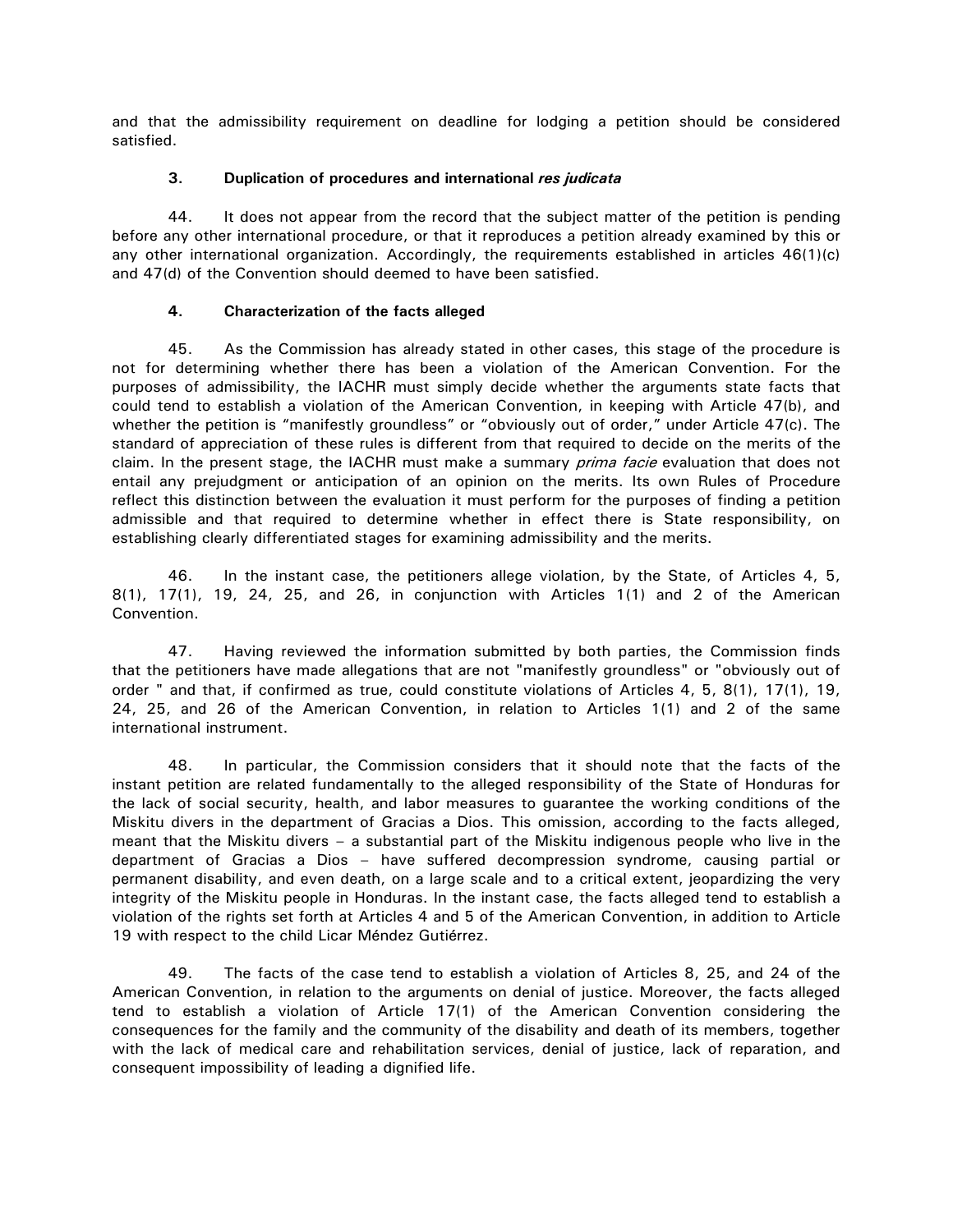50. In addition, the IACHR observes that the facts described by the petitioners could tend to establish a violation of Article 26 of the American Convention, due to the alleged omission on the part of the State to adopt measures to ensure labor and social security conditions for the workers engaged in underwater fishing, especially the Miskitu divers in the department of Gracias a Dios. The Commission observes that the actions or omissions of various state organs could have had an aggravated effect on the Miskitu divers of Gracias a Dios, considering that not only would their labor and social security rights have been curtailed, but moreover the survival of the lion's share of the Miskitu people could have been put at risk. Accordingly, and without prejudging on the merits, the IACHR considers it relevant to incorporate Article 26 of the American Convention in the analysis on the merits in the instant case.

51. In addition, by application of the principle of *iura novit curia* the Commission observes that the facts alleged tend to establish a violation of Article 6(2) of the American Convention because the State's failure to guarantee the Miskitu divers' working conditions would mean that they were subject to labor exploitation and forced labor on being compelled to work more hours that permissible, descend to greater depths, and be submerged for longer times at the risk of suffering decompression syndrome or death.

52. In view of the foregoing, in the merits stage the Commission will analyze whether there is a possible violation of Articles 4, 5, 8, 17(1), 19, 24, 25, and 26, in relation to Articles 1(1) and 2 of the American Convention, to the detriment of the alleged victims. In addition, in application of the principle of *iura novit curia* the Commission will analyze whether there is a possible violation of Article 6(2) of the American Convention.

53. Accordingly, the Commission considers that the requirements set forth at Article 47(c) of the American Convention have been met.

# **V. CONCLUSION**

54. The Commission concludes that it is competent to take cognizance of the complaint submitted by the petitioners, that the petition is admissible pursuant to Articles 46 and 47 of the Convention in relation to the alleged violation of Articles 4, 5, 8, 17(1), 19, 24, 25, and 26 of the American Convention in connection with Articles 1(1) and 2 of the same Convention. In addition, by application of the principle of *iura novit curia* during the merits stage the Commission will analyze the possible application of Article 6(2) of the American Convention.

55. In consideration of the arguments of fact and law set forth above, and without prejudging on the merits,

### **THE INTER-AMERICAN COMMISSION ON HUMAN RIGHTS,**

### **DECIDES:**

1. To find the petition in this matter admissible with respect to Articles 4, 5, 8, 17(1), 19, 24, 25, and 26 of the American Convention, in connection with Articles 1(1) and 2 of the same Convention.

2. In addition, by application of the principle of *iura novit curia* during the merits stage the Commission will analyze the possible application of Article 6(2) of the American Convention.

- 3. To transmit this report to the petitioners and the State.
- 4. To continue with its analysis of the merits.